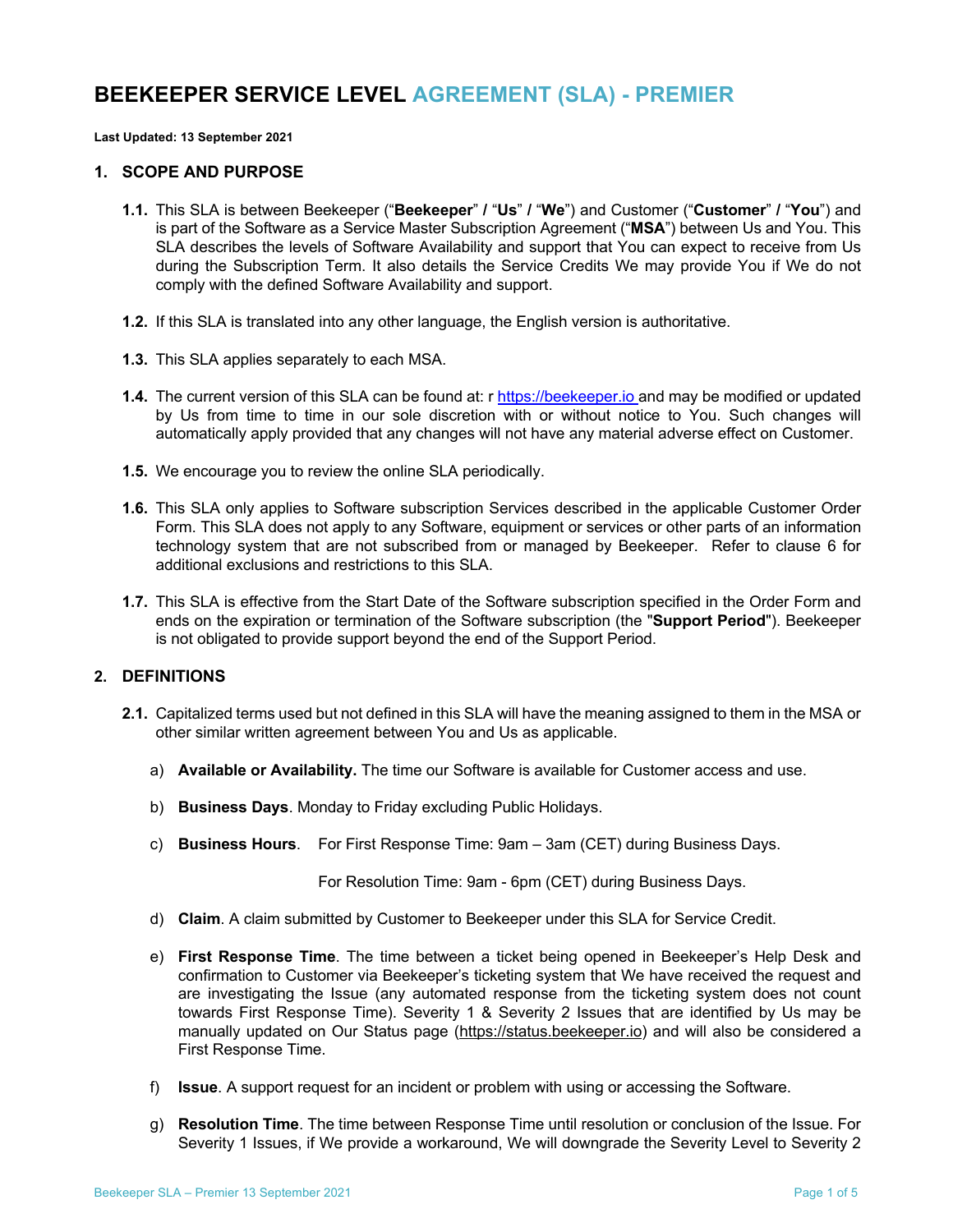or Severity 3 based on the extent the workaround improves the Issue. For Severity 4 Issues, We retain the right to decide through our internal Software development prioritization process which features to add or change.

- h) **Planned Maintenance**. Planned and scheduled implementation of Upgrades, network, or infrastructure changes for maintenance during which the Software will not be Available; If such Planned Maintenance will be during Business Hours the Customer will be given 24-hour prior notice.
- i) **Service Credit**. A financial credit Beekeeper may credit back to an eligible, active and not-terminated Customer account based on this SLA.
- j) **Unavailable Time**. Time when the Software is not available for Customer access or use excluding any Permitted Unavailability.

#### **3. SUPPORT FOR SOFTWARE ISSUES**

- **3.1.** Customer's Authorised Users can request support via:
	- a) Beekeeper's Help Desk (https://beekeeper.zendesk.com/)
	- b) Email to support@beekeeper.io. or your Customer Success Manger.
	- c) The Beekeeper app via the "Help & Support" section in both the Beekeeper Android & IOS app.
	- d) Beekeeper's Help Center at https://help.beekeeper.io or https://adminhelp.beekeeper.io
- **3.2.** Support covers core functionality of our Software. It does not include customization advice and consulting services. If the Issue is specific to the particular configuration of Customer, it is classified as consulting services and is not covered under this SLA. Consulting services may be purchased separately by contacting Us.

## **4. SOFTWARE AVAILABILITY**

- **4.1.** We will make commercially reasonable efforts to ensure the Software (excluding any Third Party Applications) is Available each calendar month 24 hours a day 7 days a week for at least 99.9% of the time. Availability is measured based on the monthly average of Availability, rounded down to the nearest minute ("**Availability Average**").
- **4.2.** Availability Average for each calendar month is calculated as follows:

|                             | Total number of hours of Availability possible per calendar month - Hours of Unavailable<br>Time per calendar month |       |
|-----------------------------|---------------------------------------------------------------------------------------------------------------------|-------|
| Availability<br>Average $=$ |                                                                                                                     | x 100 |
|                             | Total number of hours of Availability possible per calendar month                                                   |       |

**4.3.** To review current and historical Availability of Our Software, visit status.beekeeper.io.

- **4.4.** Software Availability does not include any loss of Availability time resulting from or related to the following Issues (each such period of time, a "**Permitted Unavailability**"):
	- a) Issues that result from Customer equipment, hardware, software, or other technology and/or thirdparty equipment, hardware, software, or other technology (excluding third-party equipment within Our direct control);
	- b) Issues that arise from our suspension or termination of Customer's right to use the Software in accordance with the MSA;
	- c) Non-material or non-critical performance issues, such lagging issues, effecting non-critical individual features for a non-material amount of time (link expansions, search, file uploads, etc.);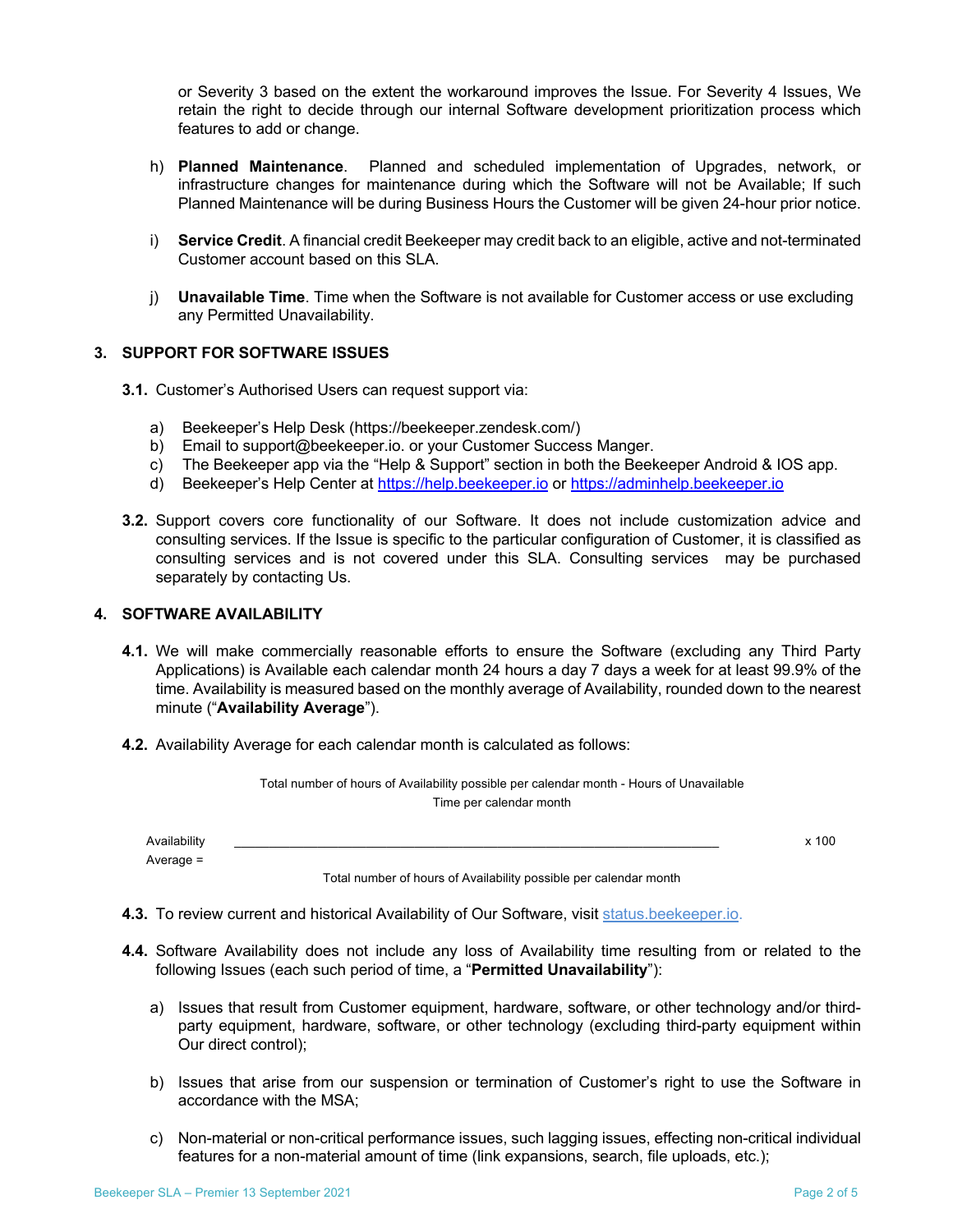- d) Issues that are related to corrupted Customer content, Third Party Applications or third parties;
- e) Issues of congestion, caused by Customer exceeding the number of Authorized Users set out in Customer's Order Form(s), whereby high traffic levels result in service disruption;
- f) Customer inaccessibility; if, for any reason, Customer cannot be reached to correct an Availability Issue, then until Beekeeper can make contact with Customer to begin fixing the Availability Issue, such time will not be included when calculating Availability Average;
- g) Issues resulting from events outside of Beekeeper's reasonable control, including, but not limited to problems caused by (i) force majeure events, (ii) internet access, connectivity issues or related problems, (iii) Customer's failure to follow agreed procedures, the terms of the MSA or the applicable Order Form(s), (iv) unauthorized changes to the Software by Customer, (v) errors made by the Customer's system administrator, (vi) irreversible destruction of data directly caused by direct actions taken by Customer, (vii) a third party gaining access to the Software by means of Customer's Authorized Users' accounts or equipment, (viii) Customer's continued use of the Software after Beekeeper has advised Customer to modify such use, if Customer did not modify its use as advised or (ix) other acts or omissions of Customer, its Authorised Users or any other third party;
- h) Material breach by Customer of the terms of the MSA or Customer's Order Form(s).
- i) Planned Maintenance.
- **4.5.** Any Permitted Unavailability will not be included in the calculation of Availability Average for the applicable month.

## **5. SOFTWARE ISSUE SEVERITY LEVELS, FIRST RESPONSE TIME AND RESOLUTION TIME**

**5.1.** According to the table below Beekeeper will assign a priority level ("**Severity Level**") to each Issue. According to the Severity Level Beekeeper commits to the applicable First Response and Resolution Time.

| <b>SEVERITY</b><br>LEVEL* | <b>ISSUE DESCRIPTION</b>                                                                                                                                                                                               | <b>FIRST</b><br><b>RESPONSE</b><br><b>TIME</b> | <b>RESOLUTION</b><br><b>TIME</b> |
|---------------------------|------------------------------------------------------------------------------------------------------------------------------------------------------------------------------------------------------------------------|------------------------------------------------|----------------------------------|
| Severity 1                | The Software is Unavailable, OR<br>a)<br>Key component(s) of the core Software functionality<br>b)<br>is not working AND no workaround is available,<br>AND<br>It affects >80% of a Customer's Authorized Users.<br>C) | 3<br><b>Business</b><br><b>Hours</b>           | 6<br><b>Business</b><br>Hours    |
| Severity 2                | Core functionality of the Software is not working,<br>a)<br>BUT workaround exists, AND<br>It affects > 50% of a Customer's Authorized Users.<br>b)                                                                     | 8<br><b>Business</b><br>Hours                  | 24<br><b>Business</b><br>Hours   |
| Severity 3                | i.<br>Non-core functionality of the Software is not<br>working. The Issue does not directly impact a<br>Customer's ability to use the Software OR<br>ii.<br>It affects < 50% of a Customer's Authorized Users.         | 12 Business<br>Hours                           | 15<br><b>Business</b><br>Days    |
| Severity 4                | Customer is experiencing an Issue which is not level<br>a)<br>1, 2 or 3 classified, OR<br>Non-Beekeeper device specific problem, OR<br>b)<br>Sporadic occurrences.<br>C)                                               | 18 Business<br>Hours                           | 40<br><b>Business</b><br>Days    |

*\* This excludes iOS Beekeeper App Support which is covered separately below.*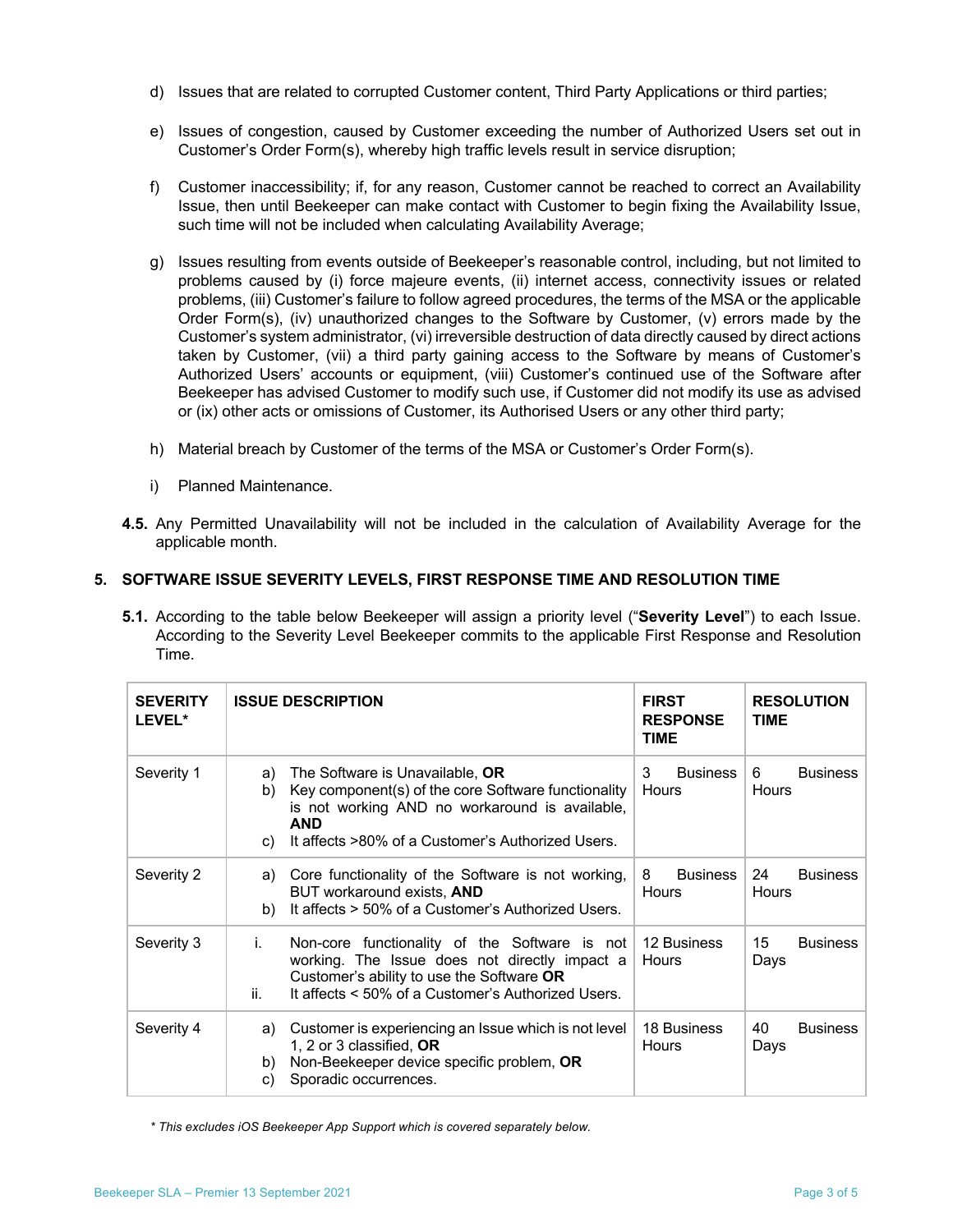#### **6. SERVICE CREDIT CLAIM**

- **6.1.** To make a Claim, Customer must submit a ticket via support@beekeeper.io within 30 days of the month in which the Unavailable Time occurred, and/or the Response Time and/or Resolution Time did not meet the applicable Severity Level.
- **6.2.** The ticket must include:
	- a) "**SLA Claim**" as the subject of the ticket;
	- b) the applicable dates and times Service Credit is requested for; and
	- c) any applicable information that documents the claimed Unavailable Time, Response Time or Resolution Time. If Service Credit is issued, it will be issued to Customer for future use only. No refunds will be provided. Service Credits can not be transferred to another Beekeeper customer or applied to any other account.
- **6.3.** We will use all information reasonably available to to validate a Claim and make a good faith judgment on whether a Service Credit applies.

## **7. SERVICE CREDIT CALCULATION**

**7.1.** For any Unavailable Time experienced by Customer in a calendar month period, Beekeeper will provide a Service Credit. Service Credit will be calculated in accordance with the table below:

| <b>AVAILABILITY SERVICE LEVEL DEFAULT</b>                                           | <b>SERVICE CREDIT:</b><br>% of monthly fees |
|-------------------------------------------------------------------------------------|---------------------------------------------|
| Availability Average that is less than 99.9%, but greater than or equal to<br>99.5% | 2%                                          |
| Availability Average that is less than 99.5%, but greater than or equal to<br>99.0% | 5%                                          |
| Availability Average that is less than 99.0%                                        | 10%                                         |

**7.2.** If the Support Service Level did not meet the First Response Time and / or Resolution Times in a calendar month, Beekeeper will provide a Service Credit. Service Credit will be calculated in accordance with the table below:

| SUPPORT SERVICE LEVEL DEFAULT                                                                          | <b>SERVICE CREDIT</b><br>% of monthly fees |
|--------------------------------------------------------------------------------------------------------|--------------------------------------------|
| 85% to 90% of support tickets in the applicable month met the First Response<br>and Resolution Time    | 2%                                         |
| 80% to 84% of support tickets in the applicable month met the First Response<br>and Resolution Time    | 5%                                         |
| Less than 80% of support tickets in the applicable month met the First<br>Response and Resolution Time | $10\%$                                     |

**7.3.** Each Service Credit is calculated as a percentage of monthly fees owed or paid by Customer for the applicable month in which the Unavailability Issues occurred.